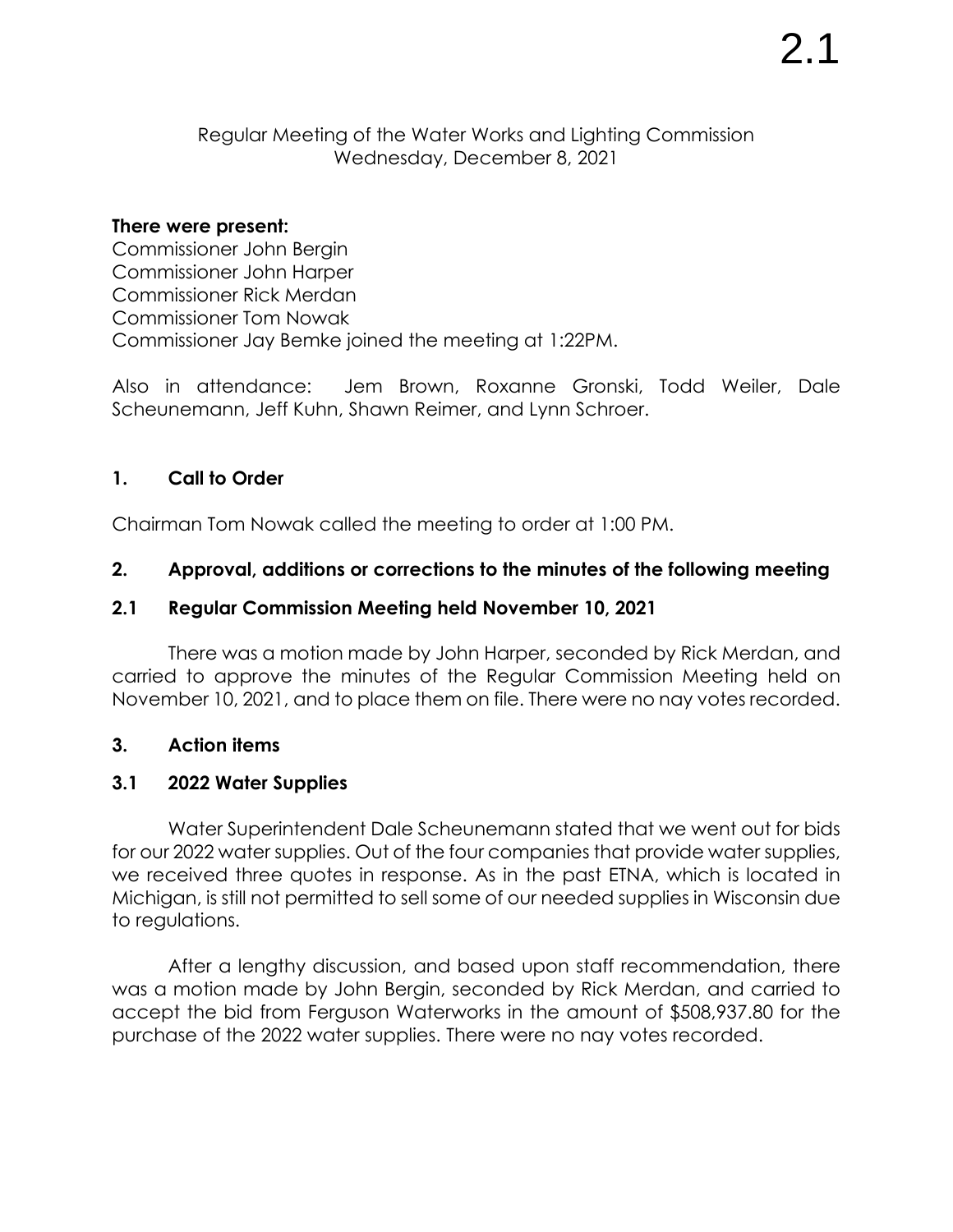### **4.0 Department updates**

#### **4.1 Safety Committee Report**

The commissioners reviewed the safety committee minutes and safety coordinator's monthly report.

#### **4.2 Line Superintendent's Report**

This report was reviewed. In November we had an after-hour call-in that was caused by a mylar balloon in our 3-phase circuit, along with 3 tree related outages which are normally on the single phase lines.

#### **4.3 Water Department Operations Report**

This report was reviewed and November water projects were discussed.

#### **4.4 Customer Support Supervisor's Report**

This report was reviewed and the AWWA Customer Service Seminar was discussed. Important topics covered were the winter water disconnection process and the new Low Income Home Energy Assistance Program (LIHEAP) available for water and sewer services. This program is similar to the energy assistance program for electric service.

#### **4.5 Director of Finance's Report**

This report was reviewed and the financial statements/investment reports were discussed. Jeff stated that he, along with Todd Weiler, attended a conference call with WE Energies to discuss their AMI Project for gas meters in the Wisconsin Rapids area. This project connects equipment to utility poles that will create a mesh network for gas readings. Also discussed was the possible need in the future for charging stations for electric vehicles.

## **4.6 Information System's Administrator's Report**

This report was reviewed and November projects and cyber security was discussed.

## **4.7 Conservation Manager's Report**

This report was reviewed and discussed. Shawn Reimer stated that the Public Service Commission has required us to collect DER (Distributed Energy Resource) data to assist in the strategic energy assessment, analyzing the